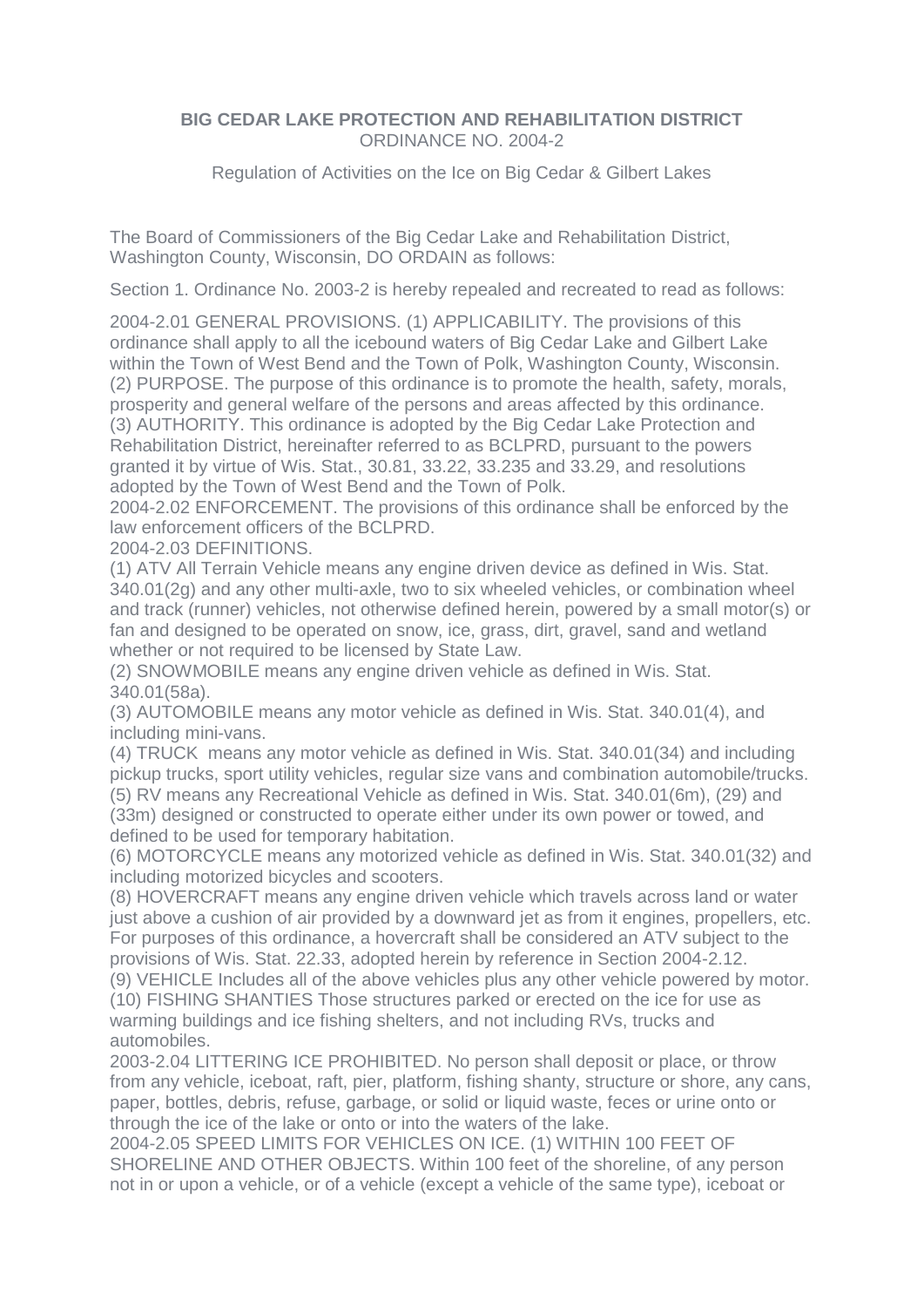fishing shanty, at any time day or night, no person may operate a vehicle on the ice in excess of a speed of 10 miles per hour.

(2) 100 FEET AND BEYOND FROM THE SHORELINE AND OTHER OBJECTS. 100 feet and beyond from the shoreline, from any person not in or upon a vehicle, or from a vehicle (except vehicles of the same type), iceboat or fishing shanty, no person may operate a vehicle listed below on the ice in excess of the speed limits listed below:

(a) SNOWMOBILES. During the hours from sunrise to sunset, not in excess of a speed of 50 miles per hour in the area North of the South end of the Peninsula Narrows [as defined in BCLPRD Ordinance 93-1.08(3)(a)]; during the hours from sunset to sunrise, not in excess of a speed of 35 miles per hour anywhere on the ice.

(b) ALL-TERRAIN VEHICLES, MOTORCYCLES & SIMILAR VEHICLES. During the hours from sunrise to sunset, not in excess of a speed of 25 miles per hour; during the hours from sunset to sunrise, not in excess of a speed of 10 miles per hour.

(c) AUTOMOBILES, RVs & TRUCKS. Not in excess of a speed of 10 miles per hour at any time day or night.

(d) HOVERCRAFT. During the hours from sunrise to sunset, not in excess of a speed of 25 miles per hour.

2004-2.06 PROHIBITED OPERATIONS. (1) No person shall operate a hovercraft on the ice in Gilbert Lake.

(2) No person shall operate a hovercraft on the ice between the hours from sunset to sunrise.

(3) No person shall operate a vehicle on the ice in such a manner as to exceed a noise level of 78 decibels of A sound pressure, as measured by society of automotive engineers standards. No vehicle operated on the ice of the lakes shall be modified by any person in any manner that shall amplify or otherwise increase total noise emission above that emitted by the vehicle as originally constructed, regardless of date of manufacture.

(4) No person shall operate any vehicle on the ice repeatedly in a tight, circuitous course, or in a prolonged, repetitive manner in the same area.

2004-2.07 REGULATION OF ICEBOATS. (1) An iceboat means a sailboat-like structure with runners or wheels intended to be wind powered on a solid surface.

(2) No person shall operate an iceboat on the ice in any careless way so as to endanger the person or property of another.

(3) No person shall operate an iceboat on the ice during the hours from sunset to sunrise.

(4) Within 100 feet of any person not in or upon a vehicle, or of a vehicle or fishing shanty, a person operating an iceboat on the ice in shall reduce the speed of the iceboat to the slowest possible speed under the circumstances.

2004-2.08 RIGHT-OF-WAY RULES BETWEEN VEHICLES AND ICEBOATS. When a vehicle and an iceboat are proceeding in such a direction as to involve risk of collision, the vehicle shall yield the right-of-way to the iceboat.

2004-2.09 RACING OR CONTESTS. No person shall participate in a race or contest involving more than two (2) vehicles on a defined course unless the race or contest has been allowed by permit as provided in this subsection. A person may apply for a permit for such a race by submitting an application therefor to the Operations Manager of the BCLPRD on a form provided by the BCLPRD, provided however that there shall be a limit of one permit per month to be issued for any such race or contest, regardless of the type of vehicle or vehicles involved in the race..

2004-2.10 DISORDERLY CONDUCT. (1) No person shall, within the area to which this ordinance applies, engage in violent, abusive, indecent, profane, boisterous,

unreasonably loud or otherwise disorderly conduct under circumstances in which the conduct tends to cause or provoke a disturbance.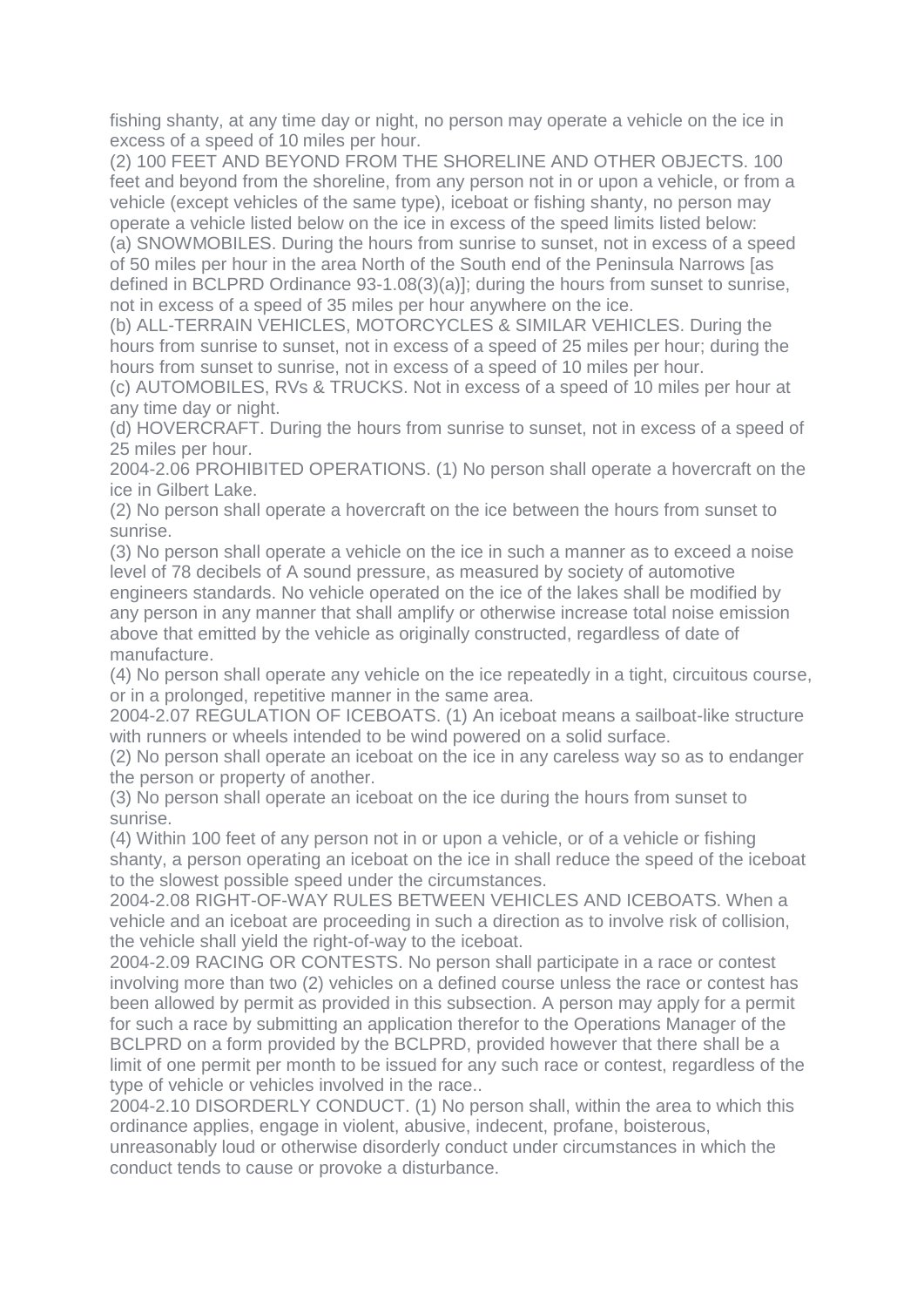(2) Public urination or defecation shall be considered disorderly conduct.

2004-2.11 HOLES IN ICE. No person may cut a hole in the ice of the lake in excess of 12 inches in diameter, unless such hole is marked until the hole has refrozen and the marker is then removed.

2004-2.12 WISCONSIN STATUTES AND RELATED PROVISIONS OF THE WISCONSIN ADMINISTRATIVE CODE ADOPTED BY REFERENCE. Wis. Stats. 22.33, 346.61, 346.63 through 346.655, 350.01, 350.05 through 350.12(3m)(d), 350.135 and 350.15, and the related provisions of the Wisconsin Administrative Code, including Chapter NR 6 and NR 64, are adopted herein by reference, including those statutes or rules and regulations related thereto that are adopted by the State or the Department of Natural Resources subsequent to the enactment of this ordinance. Any act required to be performed or prohibited by the provisions of any such statute, rule or regulation adopted herein by reference is required to be performed or prohibited by this ordinance. 2004-2.13 WINTER SAFETY PATROL VEHICLES. (1) A law enforcement officer operating a duly authorized winter safety patrol vehicle, when responding to an emergency call or when in pursuit of an actual or suspected violator of this ordinance, need not comply with state law or this ordinance fixing maximum speed limits when a siren is being sounded and/or such winter safety patrol vehicle's oscillating or flashing blue lights are on and if due regard is given to the safety of other persons in the vicinity. (2) Upon the approach of a duly authorized winter safety patrol vehicle giving an audio or visual signal, the operator or a vehicle referred to in this ordinance or an iceboat shall reduce the speed of that vehicle or iceboat to the slowest possible speed under the circumstances and yield the right-of-way to the winter safety patrol vehicle until it has passed.

(3) No person operating a vehicle referred to in this ordinance or an iceboat may refuse to stop after being requested or signaled to do so by a law enforcement officer. 2004-2.14 CITATION ENFORCEMENT. The BCLPRD hereby adopts and authorizes the use of a citation to be issued for violations of this ordinance as provided in for in Wis. Stat. 66.0113. Citations authorized under this ordinance may be issued by law enforcement officers of the BCLPRD. Nothing herein shall be construed to prohibit the BCLPRD from enforcing this ordinance by any other lawful means.

2004-2.15 SEVERABILITY. The provisions of this ordinance shall be deemed severable and it is expressly declared that the BCLPRD would have passed the other provisions of this ordinance irrespective of whether or not one or more provisions may be declared invalid. If any provision of this ordinance or the application to any person or circumstances is held invalid, the remainder of the ordinance and the application of such provisions to other persons or circumstances shall not be affected.

2004-2.16 PENALTIES Any person who violates the provisions of this ordinance shall pay a forfeiture of \$50.00 for the first offence and \$100.00 for the second and subsequent offences, plus costs, provided however, that the higher penalties provided for in Wis. Stats. 22.33(13)(am) through (13)(f), 346.65(2) through (7), 346.655, 350.11(1)(b) through (11)(4), plus court costs, shall apply for violations of the provisions referred to therein.

Section 2. This ordinance shall become effective upon passage and publication.

Ordinance 2004-2 was adopted on January 8, 2004 and was published on January 14, 2004.

\*\*\*\*\*\*\*\*\*\*\*\*\*\*\*\*\*\*\*\*